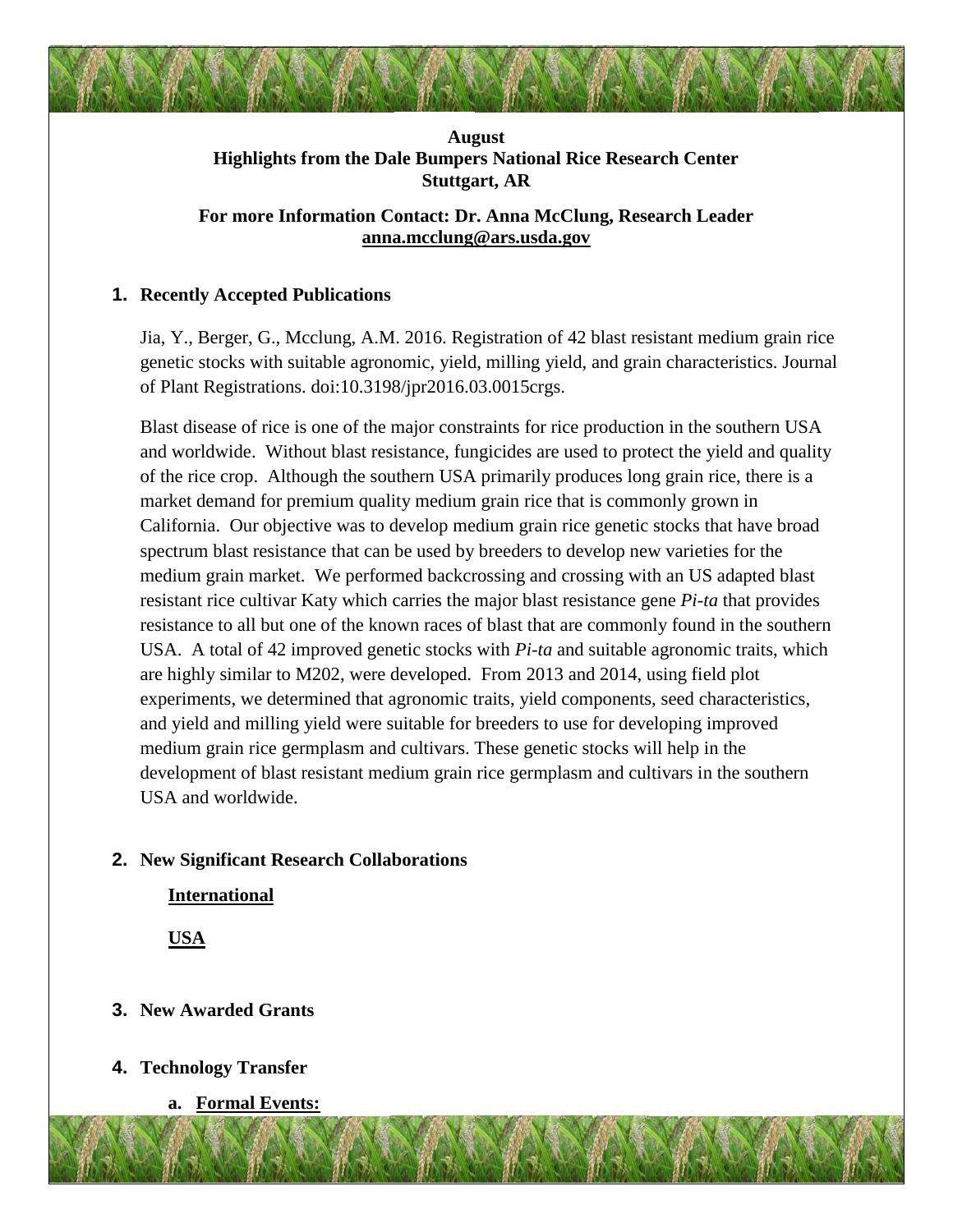#### **To Non-research stakeholders**

#### **To Research Community**

August 3, 2016 Research Plant Pathologist, Dr. Yulin Jia presented an invited talk "Development of controlled high throughput and user friendly assays for host responses to rice pathogen isolates", co-chaired a symposium of American Phytopathological Society (APS) on "Promising Phenotyping Efforts for Understanding Genetic and Molecular Bases of Plant Disease Resistance" and chaired annual APS and Chinese Society of Plant Pathology (CSPP) working group meeting at the annual meeting in Tampa, Florida.

## **b. Informal Contacts:**

Drs. David Gealy and Jai Rohila of ARS-DBNRRC, Stuttgart, AR, and Dr. Dong-Hong Wu of Taiwan Agricultural Research Institute (TARI) attended the RiceTec field day in Harrisburg, AR on August 3, 2016 to observe the latest advancements in hybrid rice systems for the US and to interact with rice growers.

August 8, 2016 Dr. Yulin Jia provided career consultation for a graduate from Mississippi State University on plant pathology.

August 12, 2016 Dr. Yulin Jia provided methods for evaluating host response to the fungal pathogen *Rhizotonia solani* and two field isolates of *R. solani* to a researcher in University of Florida.

August 26, 2016 Dr. Yulin Jia provided information to a University colleague for the seed source of a model rice variety for studying host-pathogen interaction.

August 29, 2016 Dr. Yulin Jia showed a rice farmer one of rice genetic stocks in ARS field plots.

On August 4, Dr. Shannon Pinson of the Dale Bumpers National Rice Research Center, Stuttgart, AR consulted with Dr. Alvaro Roel at the Instituto Nacional de Investigacion Agropecuaria (INIA) in Uruguay, as to how arsenic enters rice plants, and how various environmental conditions can thereby impact the amount of chemical form of arsenic accumulated in rice grains.

On August 9, Dr. Shannon Pinson of the Dale Bumpers National Rice Research Center, Stuttgart, AR consulted with Dr. Renuka Sankaran at Lehman College, New York as to how genetic and environmental factors affect the amount of cadmium that is accumulated in rice grains, and the advantages and disadvantages of various mapping populations for identifying the genes affecting rice Cd concentration.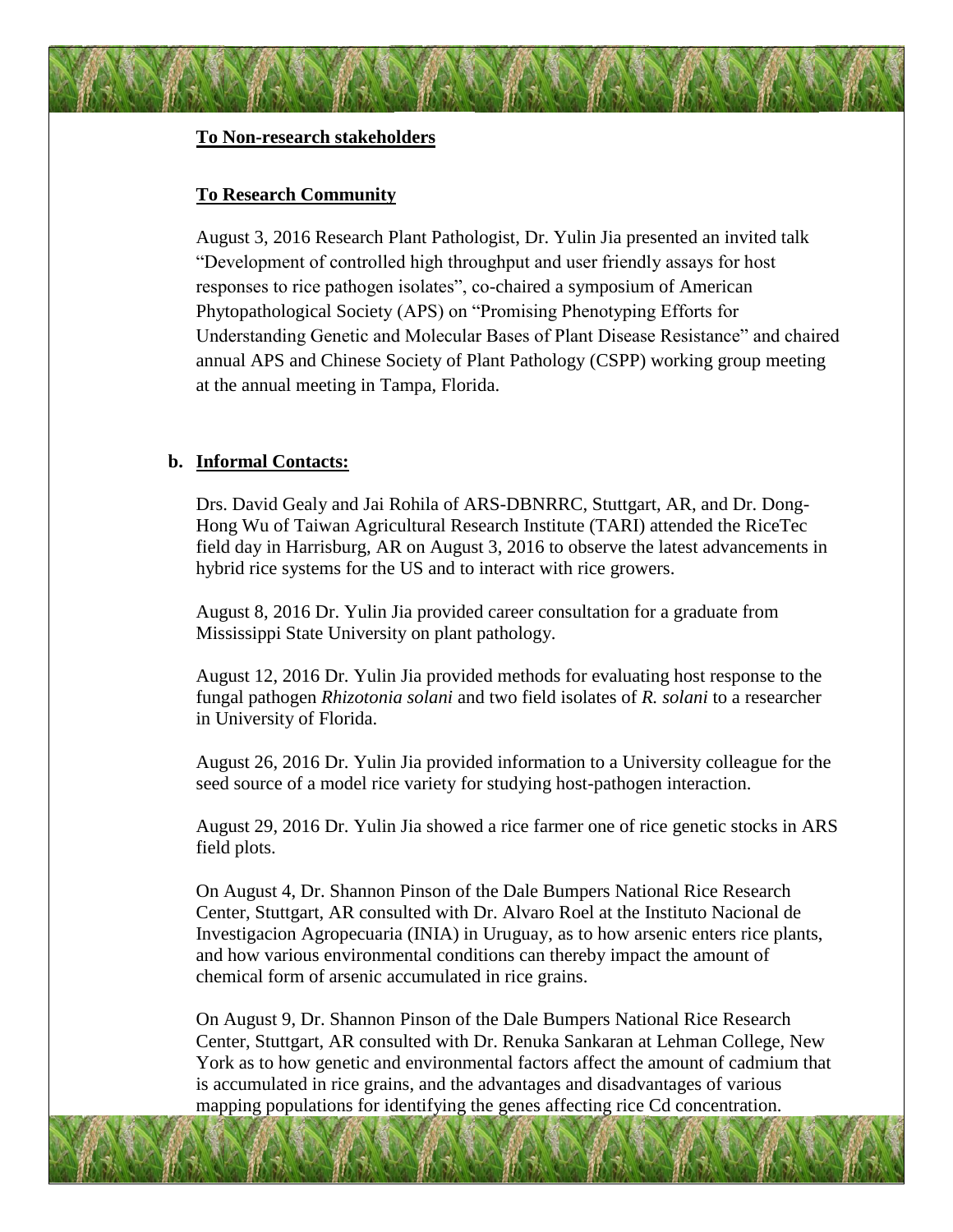On August 22, Dr. Shannon Pinson of the Dale Bumpers National Rice Research Center, Stuttgart, AR consulted with Mr. Claire Robinson, Editor of GMWatch.org, about natural variation for concentrations of iron and zinc in rice from around the world, compared to the average seen in standard U.S. rice, and that reported recently by others in GM rice varieties.

## **c. New MTAs**

#### **d. Germplasm Exchanged:**

During August, 1,685 rice accessions from the Genetics Stocks *Oryza* (GSOR) collection were distributed to researchers in the US.

## **5. Educational Outreach**

August 6, 2016 at the "Back-2-School Extravaganza" in Stuttgart, Arkansas, participants learned about USDA Agricultural Research Service research effort on rice disease control with genetics. Research Plant Pathologist Dr. Yulin Jia with his biological science lab technician Tracy Bianco, undergraduate Research Assistant Holly Herald, Tyler Franzen, and visiting scientists Dr. Haijun Zhao and a visiting graduate student from China Agricultural University Xinglong Chen participated in the event. The event drew 1325 participants, 794 of whom were school age children and was sponsored by the local Community Outreach Program for our Youth (COPY).

Dr. Georgia Eizenga had a display entitled "Rice Wild Relatives, the Source of Novel Traits for Rice Improvement" at the University of Arkansas RiceExpo2016 (field day) held on August 10, 2016, with approximately 950 people in attendance.

Drs. Georgia Eizenga and Shannon Pinson of the Dale Bumpers National Rice Research Center, Stuttgart, AR, joined the other members of the Crop Science Society of America (CSSA) Board of Directors in visiting the Donald Danforth Plant Science Center, Monsanto Company including The Climate Corporation, and the Missouri Botanical Garden in St. Louis, MO on August 29-30, 2016. The purpose of this meeting was to view first-hand the successful public-private partnerships that have been established, especially in the area of plant science research, and to look for ways to connect these organizations with CSSA. Drs.